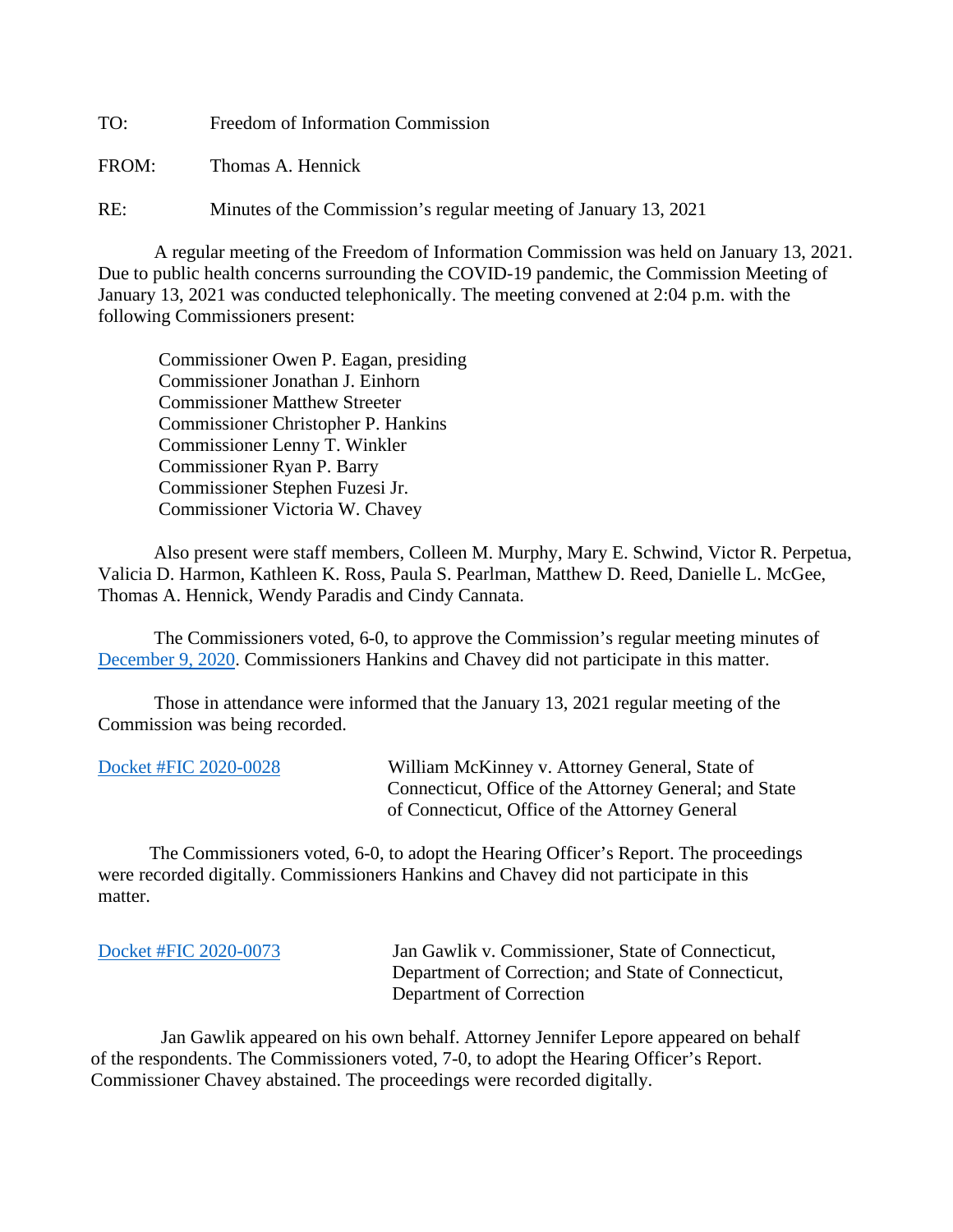Minutes, Regular Meeting, January 13, 2021

Page 2

| Docket #FIC 2020-0095 | Jason Goode v. Rollin Cook, Commissioner, State of<br>Connecticut, Department of Correction; and State of |
|-----------------------|-----------------------------------------------------------------------------------------------------------|
|                       | Connecticut, Department of Correction                                                                     |

 Attorney Jennifer Lepore appeared on behalf of the respondents. The Commissioners unanimously voted to adopt the Hearing Officer's Report. The proceedings were recorded digitally.

[Docket #FIC 2020-0047](https://portal.ct.gov/-/media/FOI/FinalDecisions/2021/Jan13/2020-0047.pdf) Louise Czar v. Commissioner, State of Connecticut, Department of Emergency Services and Public Protection; and State of Connecticut, Department of Emergency Services and Public Protection

The Commissioners unanimously voted to adopt the Hearing Officer's Report. The proceedings were digitally recorded.

[Docket #FIC 2020-0070](https://portal.ct.gov/-/media/FOI/FinalDecisions/2021/Jan13/2020-0070.pdf) Katherine Camara v. Chief, Police Department, Town of Watertown; Police Department, Town of Watertown; and Town of Watertown

 The Commissioners unanimously voted to adopt the Hearing Officer's Report. The proceedings were digitally recorded.

[Docket #FIC 2020-0078](https://portal.ct.gov/-/media/FOI/FinalDecisions/2021/Jan13/2020-0078.pdf) Len Suzio v. Governor, State of Connecticut, Office of the Governor; and State of Connecticut, Office of the Governor

 The Commissioners unanimously voted to adopt the Hearing Officer's Report. The proceedings were digitally recorded.

 Attorney Valicia D. Harmon reported on the Superior Court, Judicial District of New Britain J.D., Order dated December 14, 2020 in Torlai, James v. Freedom of Information Commission Et Al, Docket No. [HHB-CV19-5026923-](https://portal.ct.gov/-/media/FOI/CourtDecisions/CD2020/Torlai-Sanction-Decision-12-14-2020.pdf)S.